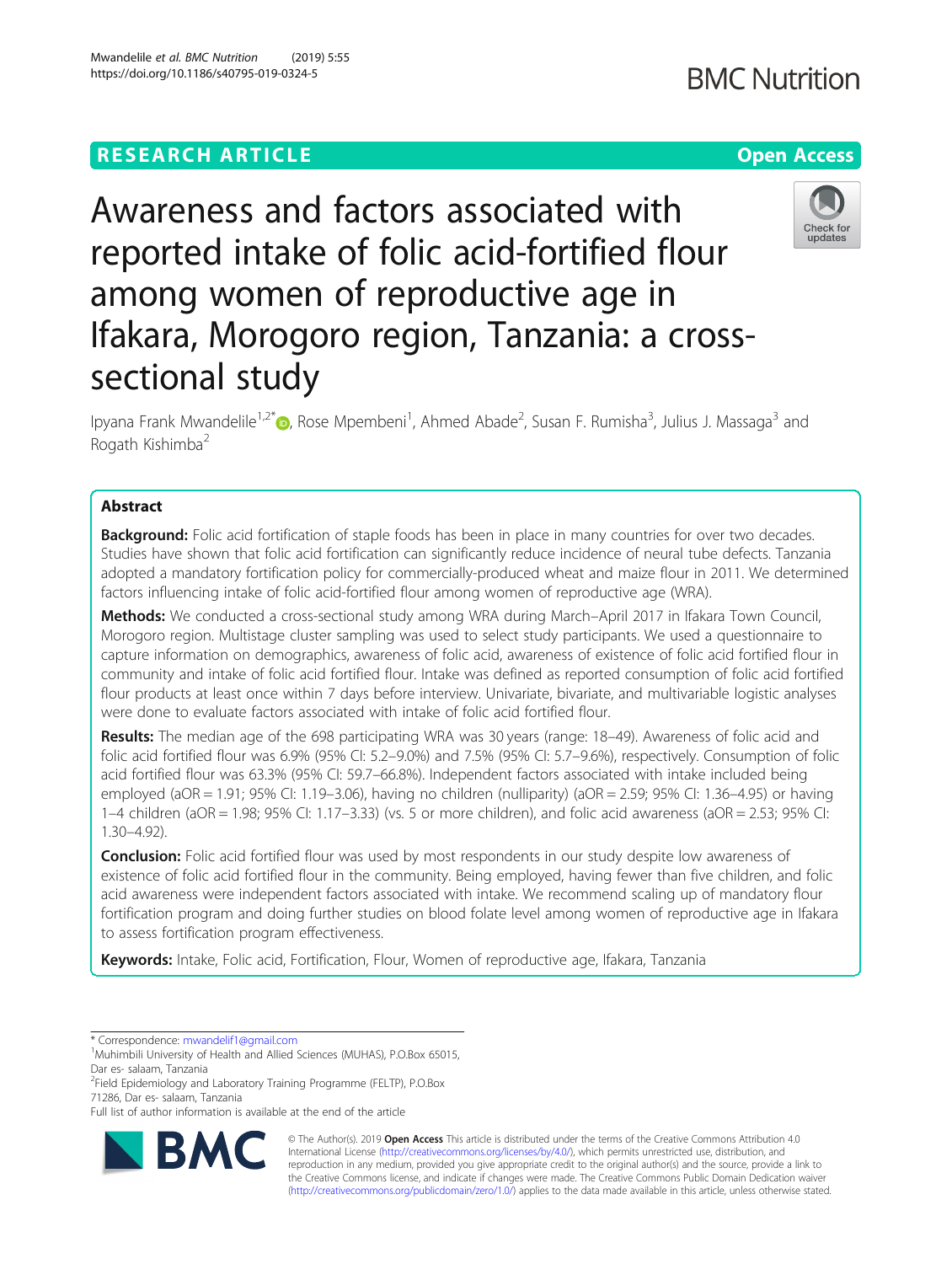## Background

Globally 86 countries have regulation to mandate fortification of at least one industrially milled cereal grain [\[1](#page-6-0)]. Food fortification, such as fortification with vitamins A, B, and D, iron, and iodine has a long history in developed countries for control of various micronutrient and vitamin deficiencies in the population [[2\]](#page-6-0). Folic acid fortification of staple foods has been in place for over two decades after several studies demonstrated that it can help prevent neural tube defects (NTDs) [[3\]](#page-6-0). Pregnancies are often unplanned, even in high-income countries, rendering it difficult to target interventions during the peri-conception period [\[3](#page-6-0)]. Fortification of staple foods with folic acid allows all women to access this nutrient throughout their reproductive years and thus reduce the risk of NTDs without active behavioral change [\[3](#page-6-0)]. To date, there are more than fifty countries with mandatory regulations for fortification of wheat flour with folic acid [[4\]](#page-6-0).

Tanzania passed a policy for mandatory fortification of commercial wheat and maize flour in 2011 [[5\]](#page-6-0). Wheat flour is fortified with folic acid, iron, vitamin B12, zinc, thiamin, riboflavin, niacin and vitamin A, while maize flour is fortified with folic acid, iron and vitamin B12. Most common wheat flour available in the market is produced by a few large companies with fortification capability. In contrast, maize flour is produced by many small-scale millers who have limited resources and few incentives to fortify their products [\[5](#page-6-0)]. Therefore, practically all wheat flour available on the market is fortified whereas only some maize flour is fortified.

Reports indicate that the Ifakara Town Council has one of the highest rates of birth defects, particularly NTDs, in Tanzania [[6\]](#page-6-0). It is expected that the requirements for wheat/maize flour fortification with folic acid will lead to adequate consumption of folic acid, which in turn could reduce the NTD burden; these studies remain to be done. However, there is little information available on the intake of folic acid fortified flour among women of reproductive age (WRA) in Tanzania since introduction of the fortification policy. We assessed awareness of folic acid and folic acid fortified flour existence, reported intake and factors influencing intake among WRA in Ifakara.

## Methods

## Study design, setting and subjects

We conducted a community-based cross-sectional study during March and April, 2017 in Ifakara Town Council, Kilombero district, Morogoro region, Tanzania. Ifakara Town Council is one of nine councils of Morogoro region with nine wards, 16 villages, and 64 hamlets. It has an estimated population of 106,424 people and 25,542 WRA (aged 18–49 years), with an average household size of 4.5 persons [[7](#page-6-0), [8](#page-6-0)]. All WRA were eligible for participating in the study with the exclusion of those who were

unable to communicate/talk or those who had resided in the council for < 6 months.

#### Sampling

Sample size was calculated using Kish Leslie formula (1965) for cross sectional studies. A design effect of 1.8, margin of error of 5%, and non-response rate of 10% were used to calculate the sample size of 690.

We selected study participants using multistage cluster sampling. First, five wards were selected by simple random sampling from nine wards, followed by selection of nine villages as first-stage units. The total population of villages was used to calculate the required number of clusters per village. Thirty clusters (hamlets/streets) were selected as second-stage units by probability proportionalto-size. Twenty-four households from each cluster were selected for the study as third-stage units. Households included in the study were selected randomly using the WHO EPI cluster sampling method [\[9\]](#page-6-0) whereby a central location was identified and a direction selected at random by spinning a pen. All houses were counted in a straight line following this direction until the edge of the hamlet/ street was reached. One of the counted houses was picked at random to create the starting point of the study. The second house visited was one that was nearest to the front door of the first household visited, followed by the next household until the sample size was reached.

Only one eligible woman from each household was enrolled in the study. If more than one woman was eligible, one was selected randomly. If no member of the household was eligible, the next household was visited.

### Data collection

Data were collected using administered questionnaires for the household by trained interviewers (Additional file [1](#page-5-0)).

Information gathered included respondent age, education, income, marital status, occupation, parity, awareness of folic acid, awareness of existence of folic acid fortified flour in community and intake of folic acidfortified flour. Intake was defined as reported consumption of folic acid fortified flour products at least once within 7 days prior the survey.

For folic acid fortified maize flour, we considered intake only among respondents who could remember the maize brand consumed. For folic acid fortified wheat flour, we considered intake among respondents who took wheat flour products from any brand because all wheat brands are fortified.

## Data analysis

Data were entered and analyzed using Epi Info 7 and STATA 13. We conducted a univariate analysis to describe general characteristics of respondents and calculate response frequencies; continuous variables were summarized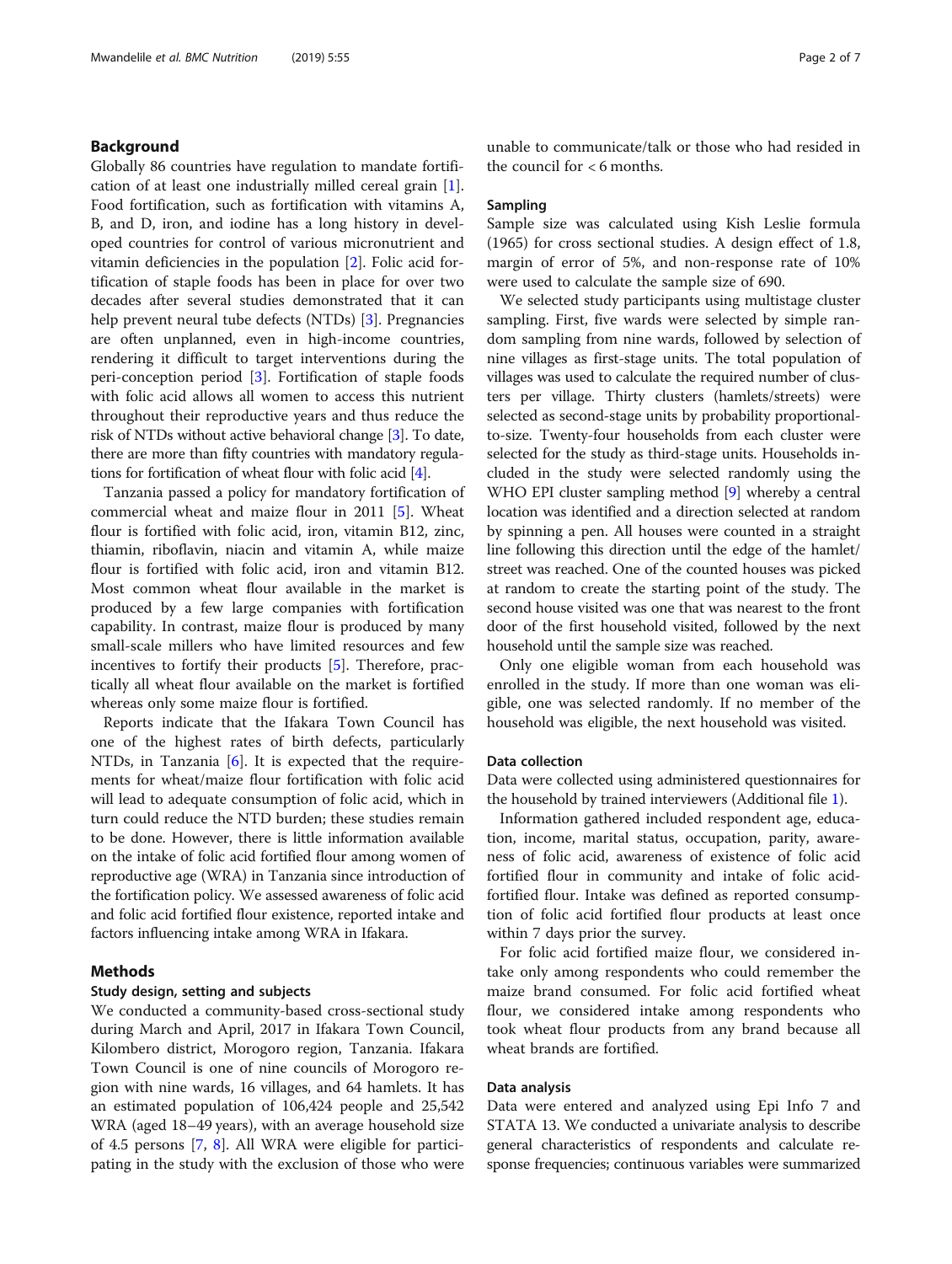by measures of central tendency and dispersion (median and range).

Ascertainment of independent factors influencing intake of folic acid-fortified flour among WRA was done by multiple logistic regression analysis through stepwise forward elimination; while controlling for potential confounders and adjusting for hamlet/streets clustering effect. All variables with a significance level of  $p \le 0.2$  in bivariate analysis, including conventional confounders such as age, were added in the multiple logistic regression model.

## Results

## Sociodemographic and economic characteristics and folic acid awareness

We visited 710 households with eligible WRA, 698 of them participated in the study; response rate 98.3%. Reasons for non response included refusal and absentism.

Their median age was 30 years; range 18–49 years. Most had primary education (564, 80.8%), were unemployed (501, 71.7%), and were married or cohabiting (420, 60.2%). More than half (365, 52.3%) lived in households with five or more persons.

Of the 698 participants, 48 (6.9%; CI: 5.2–9.0%) reported having heard of folic acid. Among these 48 women, only five (10.4%) knew that folic acid could prevent some birth defects.

Awareness of folic acid was reported more frequently among women with secondary education or more (13.4%,  $n = 18$ ) than those with primary education or less (5.3%,  $n = 30$ ) ( $p < 0.01$ ) (Table 1).

## Awareness of community existence and intake of folic acid fortified flour

Only 52 (7.5%; CI: 5.7–9.4%) of 698 participants reported having heard of folic acid-fortified flour. There

**Table 1** Awareness of folic acid by demographic and socioeconomic characteristics in Ifakara, 2017 ( $N = 698$ )

| Awareness of folic acid    |            |           |                        |                   |
|----------------------------|------------|-----------|------------------------|-------------------|
| Characteristic             | No         | Yes       | cOR (95%CI)            | value             |
|                            | n (%)      | n (%)     |                        |                   |
| Age group                  |            |           |                        |                   |
| $18 - 24$                  | 178 (91.3) | 17(8.7)   | Ref                    | $0.49*$           |
| $25 - 35$                  | 254 (93.7) | 17(6.3)   | $0.70(0.35 - 1.41)$    |                   |
| $36 - 49$                  | 218 (93.9) | 14(6.0)   | $0.67$ $(0.32 - 1.40)$ |                   |
| Education                  |            |           |                        |                   |
| Primary or less            | 534 (94.7) | 30(5.3)   | Ref                    | $0.003*$ a        |
| Secondary or more          | 116 (86.6) | 18 (13.4) | 2.49 (1.33-4.69)       |                   |
| Marital status             |            |           |                        |                   |
| Married/ Cohabiting        | 388 (92.4) | 32(7.6)   | Ref                    | $0.41 \wedge$     |
| Divorced/separated/Widowed | 85 (96.6)  | 3(3.4)    | $0.43(0.13 - 1.44)$    |                   |
| Single                     | 177 (93.2) | 13 (6.8)  | $0.89(0.46 - 1.74)$    |                   |
| Occupation                 |            |           |                        |                   |
|                            | 185 (93.9) | 12(6.1)   | $0.84(0.43 - 1.65)$    | $0.61*$           |
| $\overline{2}$             | 465 (92.8) | 36 (7.2)  | Ref                    |                   |
| Income/month               |            |           |                        |                   |
| < 150,000 Tshs             | 114 (94.2) | 7(5.8)    | Ref                    | $0.67*$           |
| 150,000+ Tshs              | 444 (93.1) | 33 (6.9)  | $1.21(0.52 - 2.81)$    |                   |
| Household size             |            |           |                        |                   |
| $< 5\,$                    | 312 (93.7) | 21(6.3)   | Ref                    | $0.57*$           |
| $\geq$ 5                   | 338 (92.6) | 27(6.4)   | $1.19(0.66 - 2.14)$    |                   |
| Parity                     |            |           |                        |                   |
| $\mathbf 0$                | 100 (92.6) | 8(7.4)    | 1.70 (0.49-5.87)       | 0.72 <sub>0</sub> |
| $1 - 4$                    | 465 (92.8) | 36(7.2)   | $1.65(0.57 - 4.75)$    |                   |
| $5+$                       | 85 (95.5)  | 4(4.5)    | Ref                    |                   |

Missing values for income

cOR Crude odds ratio, CI Confidence interval

Occupation: 1 = Employed (including Self-employed/business), 2 = Unemployed (including Peasant/Maid/housewife/student, Tshs = Tanzanian shillings

\* Pearson chi square test ^Fisher exact test <sup>a</sup>Statistically significant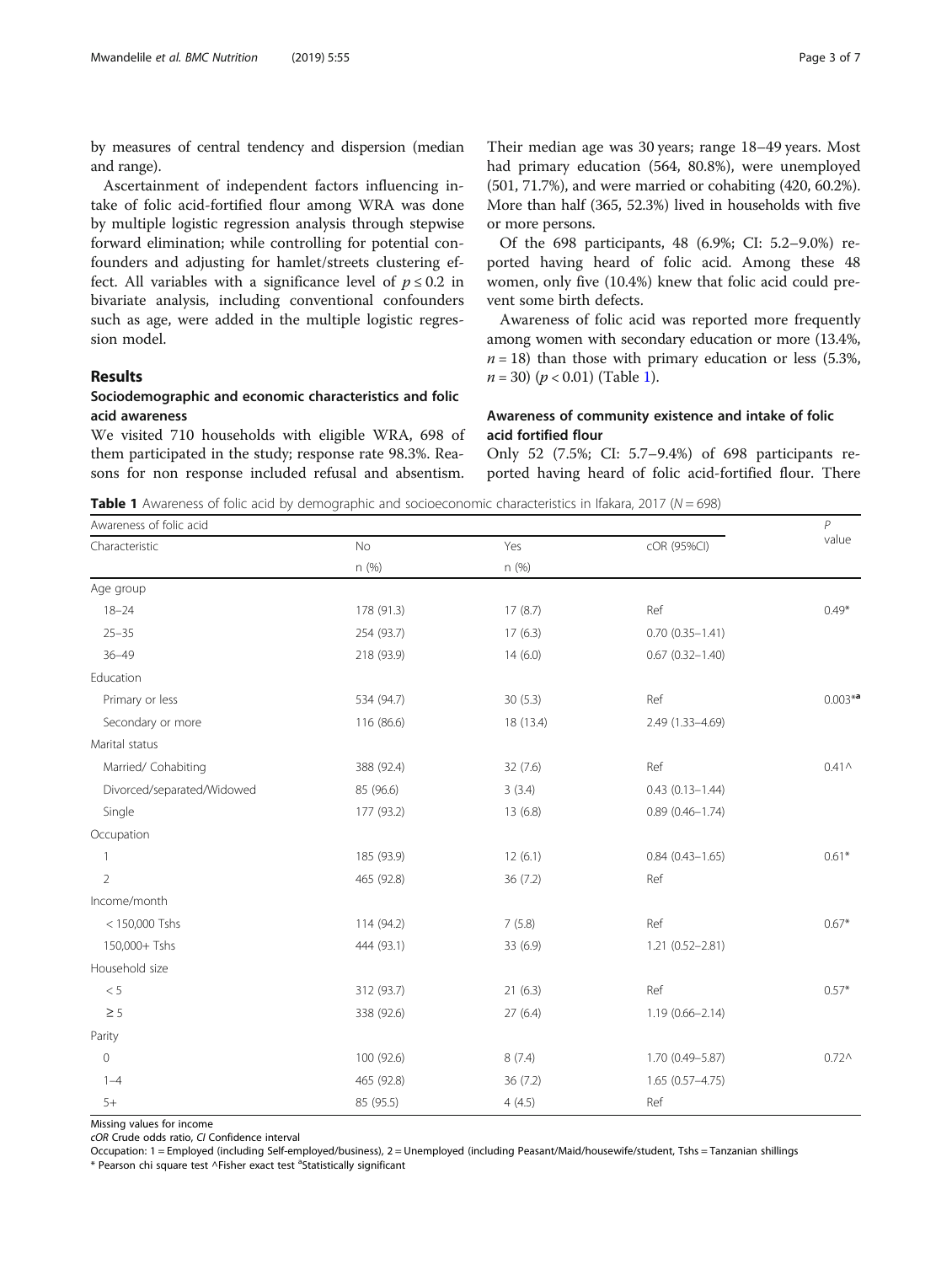was no statistically significant difference in having heard of folic acid fortified flour by socioeconomic or demographic characteristics (Table 2). Almost two-thirds (442; 63.3%) of women reported having consumed folic acidfortified flour brands at least once within the 7 days before the survey. Of these, three (0.7%) had consumed folic acid fortified maize flour brands only, and 436 (98.6%) had used folic acid fortified wheat flour brands only. The remaining three (0.7%) reported that they had consumed both folic acid fortified maize and wheat flour brands.

## Factors influencing intake of folic acid fortified flour

The odds of folic acid fortified flour intake were two times higher for employed women compared to unemployed women [aOR = 1.91, 95% CI: (1.19–3.06)]. (Table [3\)](#page-4-0).

Moreover, nulliparous women were nearly three times more likely to have consumed folic acid fortified flour than those who had five children or more,  $[aOR = 2.59;$ 95% CI: (1.36–4.95)]. Women who had 1–4 children had nearly twice the odds of having taken up folic acid fortified flour compared to those who had five or more children, [aOR = 1.98; 95% CI: (1.17–3.33)].

Women who were aware of folic acid had two and a half times greater odds of having consumed folic acid fortified flour than those who were not aware  $[aOR =$ 2.53, 95%CI: (1.30–4.92)] (Table [3\)](#page-4-0).

## **Discussion**

This study was conducted to assess awareness of folic acid, awareness of existence of folic acid fortified flour in community, consumption of folic acid-fortified flour, and factors influencing intake among WRA in Ifakara,

Table 2 Awareness of existence of folic acid fortified flour in community by -demographic and economic characteristics in Ifakara,  $2017 (N = 698)$ 

| Awareness of folic acid fortified flour existence |            |          |                        |         |  |
|---------------------------------------------------|------------|----------|------------------------|---------|--|
| Characteristic                                    | No         | Yes      | cOR (95% CI)           | P       |  |
|                                                   | n (%)      | n(%)     |                        | value   |  |
| Age group                                         |            |          |                        |         |  |
| $18 - 24$                                         | 178 (91.3) | 17(8.7)  | Ref                    | $0.56*$ |  |
| $25 - 35$                                         | 250 (92.3) | 21(7.8)  | $0.88$ $(0.45 - 1.72)$ |         |  |
| $36 - 49$                                         | 218 (93.9) | 14(6.0)  | $0.67$ $(0.32 - 1.40)$ |         |  |
| Education                                         |            |          |                        |         |  |
| Primary or less                                   | 526 (93.3) | 38 (6.7) | Ref                    | $0.14*$ |  |
| Secondary or more                                 | 120 (89.5) | 14(10.5) | $1.61(0.84 - 3.08)$    |         |  |
| Marital status                                    |            |          |                        |         |  |
| Married/ Cohabiting                               | 391 (93.1) | 29 (6.9) | Ref                    | $0.79*$ |  |
| Divorced/separated/ Widowed                       | 81 (92.1)  | 7(7.9)   | $1.66(0.49 - 2.75)$    |         |  |
| Single                                            | 174 (91.6) | 16(8.4)  | $1.24(0.66 - 2.34)$    |         |  |
| Occupation                                        |            |          |                        |         |  |
| 1                                                 | 181 (91.9) | 16(8.1)  | $1.14(0.62 - 2.11)$    | $0.67*$ |  |
| $\overline{2}$                                    | 465 (92.8) | 36(7.2)  | Ref                    |         |  |
| Income per month                                  |            |          |                        |         |  |
| < 150,000 Tshs                                    | 108 (89.3) | 13(10.7) | Ref                    | $0.16*$ |  |
| 150,000+ Tshs                                     | 444 (93.1) | 33 (6.9) | $0.62$ $(0.31 - 1.22)$ |         |  |
| Household size                                    |            |          |                        |         |  |
| $< 5\,$                                           | 305 (91.6) | 28 (8.4) | Ref                    | $0.36*$ |  |
| $\geq$ 5                                          | 341 (93.4) | 24(6.6)  | $0.77$ $(0.43 - 1.35)$ |         |  |
| Parity                                            |            |          |                        |         |  |
| $\mathbf 0$                                       | 102 (94.4) | 6(5.6)   | $0.81(0.25 - 2.63)$    | $0.66*$ |  |
| $1 - 4$                                           | 461 (92.0) | 40 (7.9) | 1.20 (0.49-2.92)       |         |  |
| $5+$                                              | 83 (93.3)  | 6(6.7)   | Ref                    |         |  |

Missing values for income

cOR Crude odds ratio, CI Confidence interval

Occupation: 1 = Employed (including Self-employed/business), 2 = Unemployed (including Peasant/Maid/housewife/student, Tshs = Tanzanian shillings \* Pearson chi square test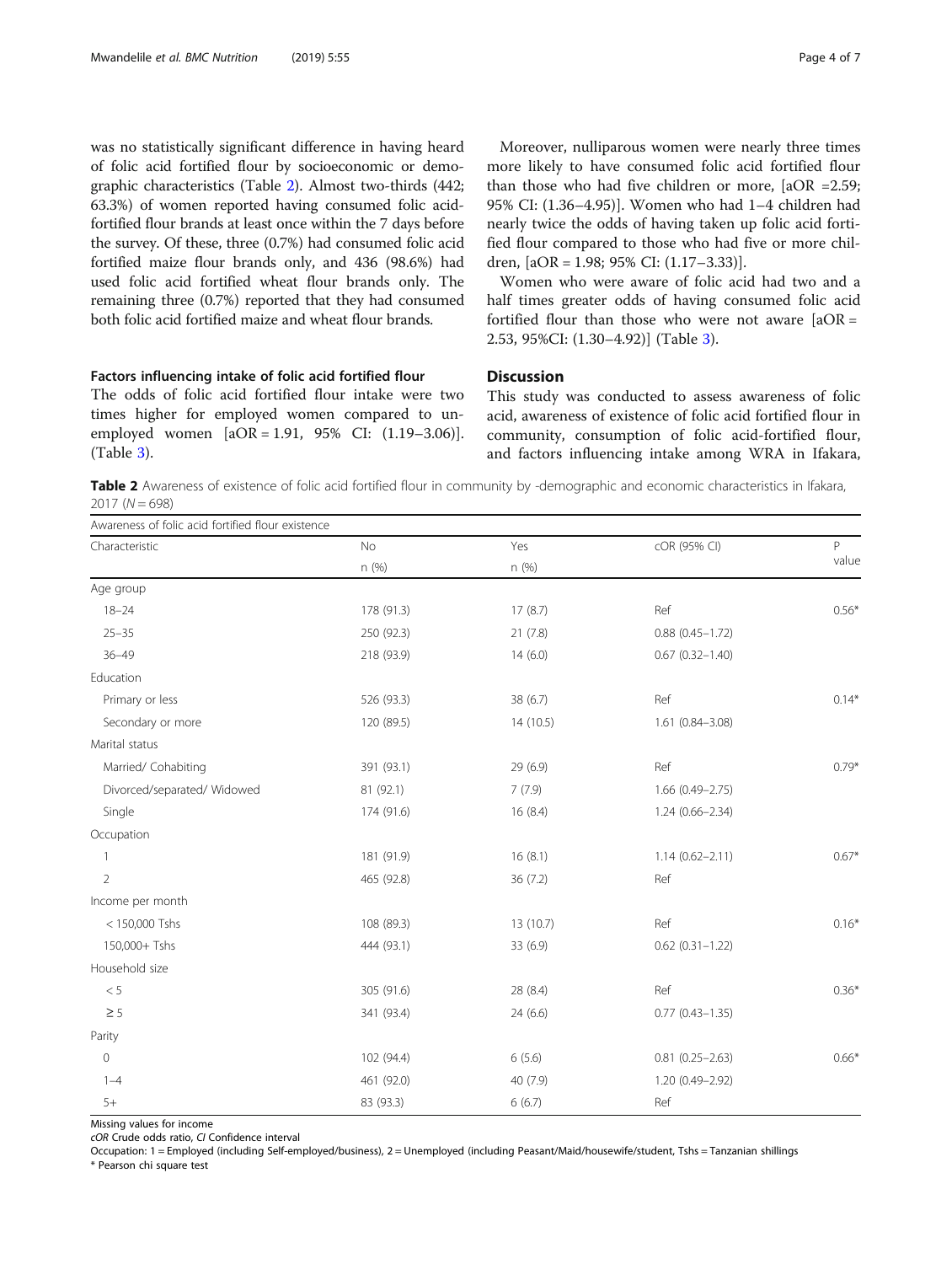<span id="page-4-0"></span>

| <b>Table 3</b> Factors associated with reported intake of folic acid fortified flour in Ifakara, 2017 |  |
|-------------------------------------------------------------------------------------------------------|--|
|-------------------------------------------------------------------------------------------------------|--|

Intake of fortified flour

| Intake of fortified flour        |            |                        |                          |
|----------------------------------|------------|------------------------|--------------------------|
| Characteristics                  | n(%)       | cOR (95% CI)           | aOR(95% CI) <sup>a</sup> |
| Age group                        |            |                        |                          |
| $18 - 24$                        | 129 (66.2) | Ref                    |                          |
| $25 - 35$                        | 169 (62.4) | $0.85(0.58 - 1.25)$    | $1.05(0.72 - 1.52)$      |
| $36 - 49$                        | 144 (62.1) | $0.84(0.56 - 1.25)$    | 1.23 (0.72-2.11)         |
| Education                        |            |                        |                          |
| Primary or less                  | 342 (60.6) | Ref                    |                          |
| Secondary or more                | 100 (74.6) | 1.82 (1.19-2.78)       | 1.46 (0.89-2.37)         |
| Marital status                   |            |                        |                          |
| Married/ Cohabiting              | 261 (62.1) | Ref                    |                          |
| Divorced/separated/ Widowed      | 51 (57.9)  | $0.84$ $(0.53 - 1.34)$ | $0.86$ $(0.43 - 1.72)$   |
| Single                           | 130 (68.4) | $1.32(0.92 - 1.90)$    | $1.07(0.71 - 1.60)$      |
| Occupation                       |            |                        |                          |
| Employed                         | 146 (74.1) | 1.98 (1.37-2.87)       | 1.91 $(1.19 - 3.06)^{b}$ |
| Unemployed                       | 296 (59.1) | Ref                    |                          |
| Household size                   |            |                        |                          |
| < 5                              | 203 (60.9) | Ref                    |                          |
| $\geq$ 5                         | 239 (65.5) | $1.21(0.89 - 1.65)$    | 1.32 (0.98-1.78)         |
| Parity                           |            |                        |                          |
| $\Omega$                         | 77 (71.3)  | 2.66 (1.45-4.88)       | 2.59 $(1.36 - 4.95)^{b}$ |
| $1 - 4$                          | 322 (64.3) | 1.92 (1.22-3.04)       | 1.98 $(1.17 - 3.33)^{a}$ |
| $5+$                             | 43 (48.3)  | Ref                    |                          |
| Aware (heard) of folic acid      |            |                        |                          |
| Yes                              | 39 (81.3)  | 2.66 (1.26-5.60)       | 2.53 $(1.30-4.92)^{b}$   |
| <b>No</b>                        | 403 (62)   | Ref                    |                          |
| Aware (heard) of fortified flour |            |                        |                          |
| Yes                              | 37 (71.2)  | $1.47(0.79 - 2.73)$    |                          |
| No                               | 405 (62.7) |                        |                          |

a:  $p = 0.01$ , b:  $p < 0.01$ 

aOR adjusted odds ratio; CI confidence interval, cOR crude odds ratio;

<sup>a</sup>adjusted for age, education, marital status, occupation, household size, parity, heard of folic acid and heard of fortified flour

Morogoro region, Tanzania. Two third of participants reported consumption of folic acid fortified flour despite low awareness of its existence. Being employed, having fewer than five children, and folic acid awareness were independent factors associated with intake. These findings provide a snapshot of the level of folic acid fortified flour intake among WRA after initiation of a fortification program in Ifakara.

Folic acid awareness was low, far less than awareness reported in other studies done in Nepal, Honduras, Europe, USA, and New Zealand where awareness ranged from 40 to 98% [[10](#page-6-0)–[14\]](#page-6-0). Furthermore, our study found that only five (10.1%) respondents who were aware of folic acid knew that folic acid can prevent some birth defects. This is low compared to studies from Europe, New Zealand, and Honduras [\[12,](#page-6-0) [14,](#page-6-0) [15](#page-6-0)]. The low awareness

could be due to the fact that in Tanzania, during antenatal visits folic acid is provided in combination with iron in a formulation known as "FEFO", typically with health education on the prevention of anaemia alone.

Awareness of folic acid fortified flour was low as well, but higher than a report from a Northern Ugandan study where no woman was aware of existence of fortified foods [[16](#page-6-0)]. The low level of awareness among WRA in Ifakara could be attributed to the fact that the fortification policy is relatively new in Tanzania, having been in practice for only 4 years. The fortification program was officially launched in 2013 involving various local and international actors and stakeholders [\[17,](#page-6-0) [18\]](#page-6-0).

In our study, self-reported intake of folic acid fortified flour among WRA was 63.3%. Intake of commerciallyproduced folic acid fortified wheat flour was higher than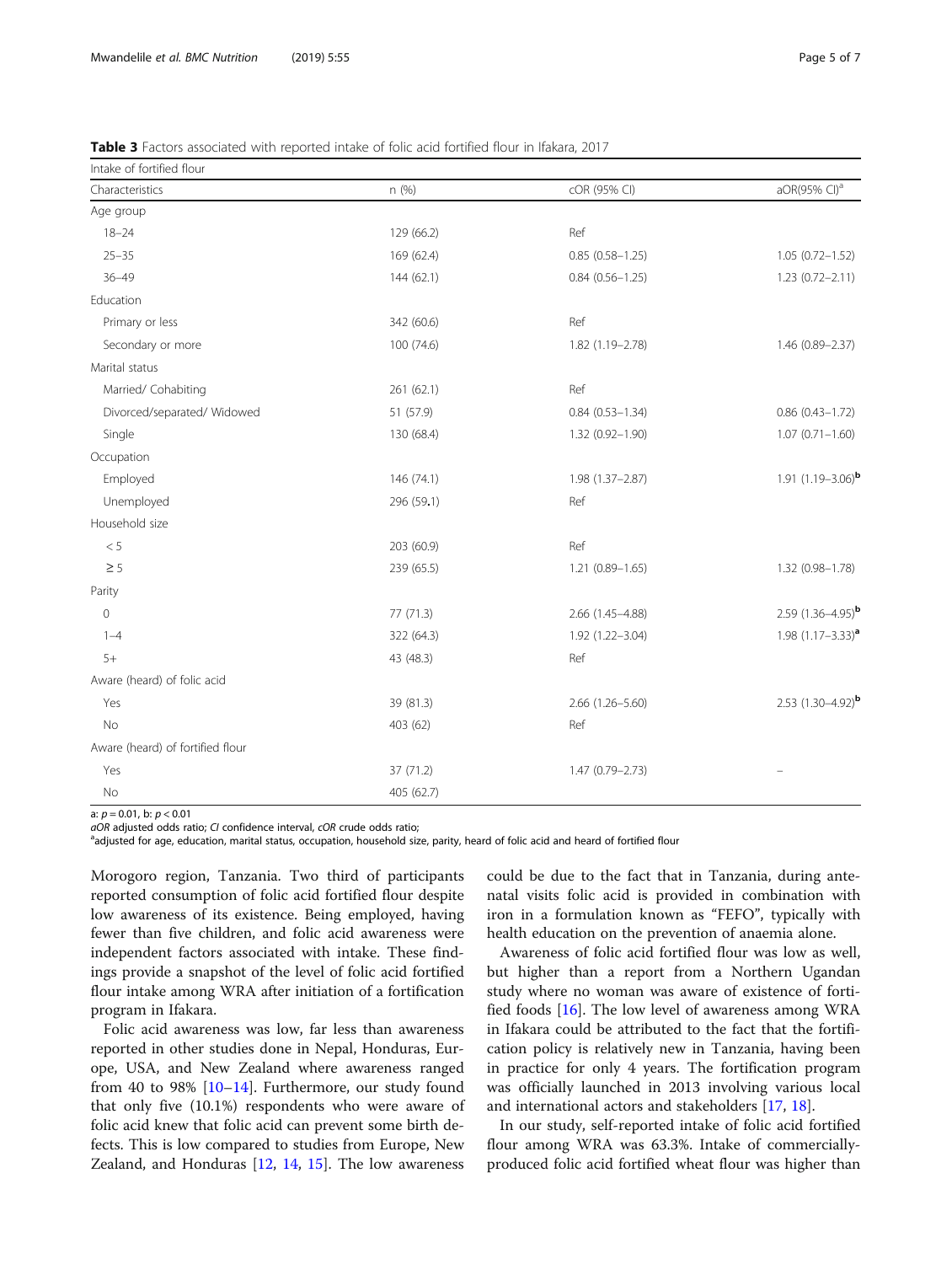<span id="page-5-0"></span>folic acid fortified maize flour. This could be explained by the fact that all wheat flour brands available in the council were fortified, widely used for breakfast snacks, and produced by big industries, as opposed to maize flour which is milled by local small-scale millers within the district. Although all small-scale millers are encouraged to fortify maize flour, only a few do. In some parts of Tanzania, including Ifakara, an organization named "SANKU" provides fortification dosifiers, premix, and technical assistance to selected small- or medium-scale mills [\[19](#page-6-0)]. Currently there are three small-scale mills in Ifakara under this support. Therefore, we found only a few brands of folic acid fortified maize flour, one of which was predominant in the market. Other maize flour brands were available but not fortified.

This study revealed that employed women were almost two times as likely to have consumed folic acid fortified flour compared to unemployed women. The lower intake by unemployed persons in our study could either be due to low purchasing power that would not allow buying commercial foods, or due to the fact that they use self-produced foods in their home rather than commercial foods. In addition, employed women are more likely to be educated compared to unemployed women [[20](#page-6-0)–[22](#page-6-0)] and may be better positioned financially (stable income).

Another independent factor that influenced intake of folic acid fortified flour among WRA in Ifakara was parity (being nulliparous or having fewer than 5 children). This observation was contrary to our expectation, as we thought exposure would be high in multiparous women and would correspond with high intake of folic acid fortified flour. However, nulliparous women might be younger, more educated, and more financially sound than women with many children, and thus likely to consume fortified foods. Also women with fewer children are more likely to have small family size hence more chance of fortified flour intake through ability to manage and feed the small family.

Strength of this study is that it was conducted at the community level, and the relatively large sample size could be representative of the community. The other strength is high response rate.

However, the study had some limitations, including possible recall bias. We attempted to reduce this by collecting information on intake of folic acid-fortified flour within 7 days before the interview. Furthermore the study was cross-sectional whose results can not establish causality. Also respondents in the same cluster may assume similar characteristics which could have overestimated or underestimated intake or associations. This was encountered by adjusting for clustering effect during analysis. The study did not measure quantity of folic acid consumed in fortified flour products.

## Conclusion

Overall intake was reported by most of study participants despite low awareness of existence of fortified flour. This underscores the importance of mandatory fortification, which ensures that most WRA are reached, influencing reduction of the micronutrient deficiency and NTD burden. However, efforts to increase intake of folic acid-fortified flour among women and the general community are needed in Ifakara. We recommend ensuring availability of folic acid fortified flour by scaling up fortification programs to all maize flour small-scale mills. Moreover, we recommend doing blood folate level studies in Ifakara among women of reproductive age, since use of folic acid fortified flour has shown to raise blood folate level as evidenced by a study done by Noor et al. in urban Dar es Salaam, Tanzania [\[23](#page-6-0)]. This will help assessment of fortification program effectiveness.

## Supplementary information

Supplementary information accompanies this paper at [https://doi.org/10.](https://doi.org/10.1186/s40795-019-0324-5) [1186/s40795-019-0324-5.](https://doi.org/10.1186/s40795-019-0324-5)

Additional file 1. An English version questionnaire used to gather data for this study.

#### Abbreviations

CDC: Centers for Disease Control and Prevention; EPI: Expanded Program of Immunization; FA: Folic acid; FEFO: Iron and Folic; MOHCDGEC: Ministry of Health Community Development Gender Elderly and Children; MUHAS: Muhimbili University of Health and Allied Sciences; NBS: National Beural of Statistics; NTD: Neural Tube Defect; PPS: Probability Proportion to Size; TFELTP: Tanzania Field Epidemiology and Laboratory Training Program; TFNC: Tanzania Food and Nutrition Centre; USA: United States of America; WHO: World Health Organization; WRA: Women of Reproductive Age

#### Acknowledgments

The authors would like to thank all women who participated in this study, authorities at regional, council and local level for giving permission to conduct this study. We extend our gratitude to our research assistants- Irene Mshana, Agathon Mhonda and Aziz Mohamed who collected data. We would like to acknowledge Tanzania Ministry of Health (MOHCDGEC) and Centers for Disease Control and Prevention (CDC) Tanzania for financial and technical support. We thank the National Center on Birth Defects and Developmental Disabilities, CDC, Atlanta, GA for technical assistance.

#### Authors' contributions

IFM: formulated the research question, designed and collected data among women of reproductive age in Ifakara, conducted data analysis and drafted the manuscript. RM: participated in formulation of the research question, design of the study, supervised data collection and carried out data analysis. She contributed in writing and reviewing the manuscript. AA: participated in data analysis and reviewing the manuscript. SFR: participated in data analysis and reviewing the manuscript. JJM: participated in reviewing the manuscript. RK: participated in formulation of the research question, design of the study, supervised data collection and carried out data analysis. He also contributed in writing and reviewing the manuscript. All authors read and approved the final version of the manuscript.

#### Funding

TFELTP offered funds of this study for data collection, analysis and data interpretation.